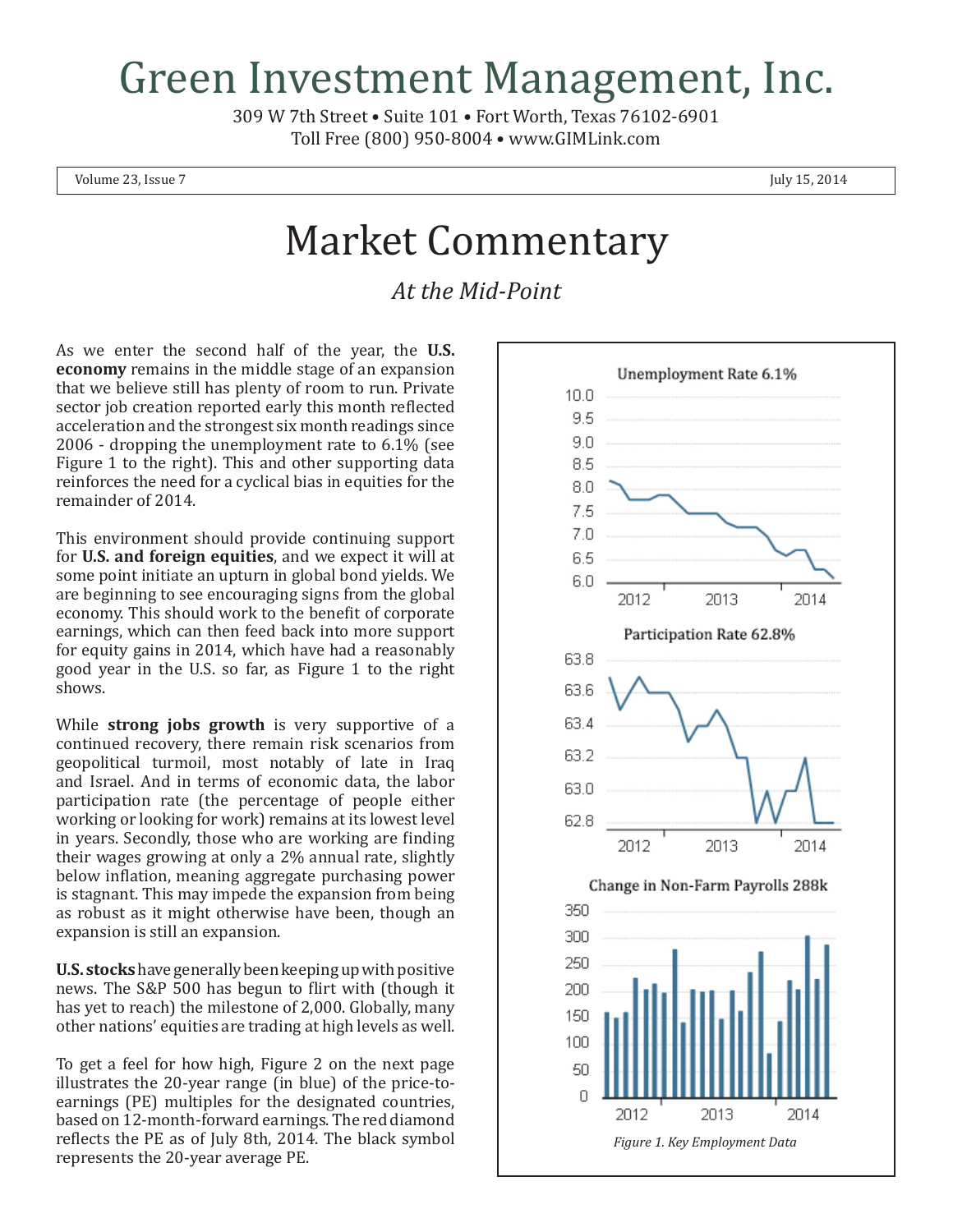

*Figure 2. Current global PE ratios vs history. (Source: IBES and DataStream)*

While stocks are clearly not as cheap as they have been in recent years, we feel that in the current low yield environment they still offer value relative to bonds and money markets.

Speaking of the global scene, additional stimulus coming from the **European Central Bank** and the **Bank of Japan** should continue to bolster recoveries in those areas. Unlike the U.S. they remain in the very early stages of their expansion cycle. This means the earnings of companies in these regions have the potential for upward revision in the months ahead as long as the recoveries gain traction. This should ultimately be reflected in market valuations.

|                         | 1 Week 1 Mth 3 Mths |         |          |
|-------------------------|---------------------|---------|----------|
| <b>United States</b>    | $-4.7$              | 3.6     | 21.7     |
| Euro-Zone               | -2                  | $-2.8$  | $-28.5$  |
| China                   | $-1.6$              | 24.8    | 139.4    |
| Asia-Pacific            | 6.6                 | 17.4    | 47       |
| <b>Emerging Markets</b> | 3.2                 | 1.7     | 17.5     |
| Japan                   | $-36.8$             | $-30$   | 43.9     |
| <b>United Kingdom</b>   | $-15.9$             | $-16.5$ | $-56.4$  |
| G <sub>10</sub>         | $-8.8$              | $-5.2$  | $-1.2$   |
| <b>Latin America</b>    | $-1.1$              | $-17.4$ | $-26.4$  |
| <b>CEEMA</b>            | $-2.8$              | $-26.4$ | $-27.1$  |
| Canada                  | $-18.4$             | $-4.4$  | $-23$    |
| Australia               | 5.8                 | $-19.1$ | $-114.5$ |
| <b>Norway</b>           | $-5.1$              | $-47.4$ | $-23.8$  |
| Switzerland             | $-25.8$             | $-6.2$  | $-16.1$  |
| <b>New Zealand</b>      | 6.9                 | 5.8     | $-22.9$  |
| Sweden                  | 25.2                | 6.8     | $-8.8$   |

*Figure 3. Citigroup Economic Surprise Index as of 7/14/14*

Concerns about **China's economy** have reduced enthusiasm for her equities in recent quarters. But new economic data is beginning to alleviate fears, as China's efforts to stimulate seem to be working. Figure 3 shows the most recent Citigroup Economic Surprise Index for several countries and regions. The index measures economic data releases against their consensus estimates. A positive number indicates data beating estimates, while a negative number indicates data undershooting estimates. The index for **China** shows that the latest data is well above expectations. This should offer relief to those who had been concerned about further economic deceleration in the world's second largest economy. It should also imply a friendlier environment for investors anxious to participate in China's long-term growth story.

It is always interesting to look back from the mid-point of a year to see how the laggards of the prior year have performed so far.

Figure 4 confirms what we all have come to expect – that there is a tendency for the returns on broad asset classes to revert to the mean. In other words, assets that have outperformed fall back and those that have underperformed play catch up. Sometimes the wait for this to happen is longer than at other times, but it inevitably happens.

## **Asset performance in 2014**



*Figure 4. Performance for various asset classes in 2014*

As the figure shows, this year we have seen **publicly traded real estate (REITS)** perform strongly, after underperformance in 2013. The same holds true for **gold**, which has performed near the top of the pack this year. Emerging market bonds and Treasuries have also made a pretty good come-back. Conversely, we see Japan struggling this year (especially in local currency terms) after a stellar 2013.

One good lesson is that a broadly diversified global portfolio gives you a greater chance of owning some of the stand-out assets while diminishing the risk of being concentrated in the worst performing assets.